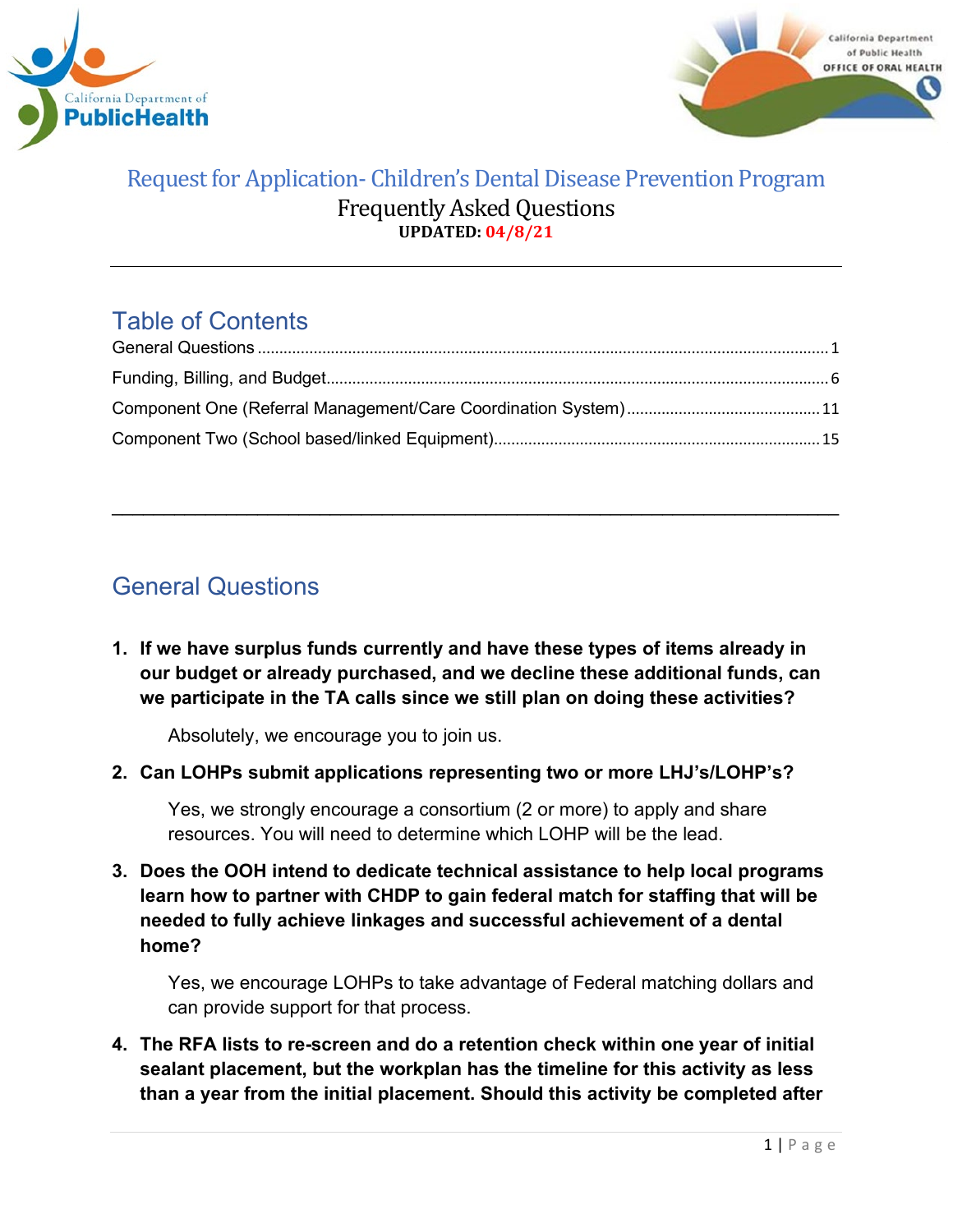



# **the grant ends or will this activity be changed to a bi-annual re-screen and retention check?**

The intent here is to ensure quality sealants. There is room for flexibility, ideally within 6 months. This will be folded into the next grant cycle, so you can think about how you want to approach this in the following cycle.

# **5. In our jurisdiction, sending a Letter of Intent (LOI) can require a lengthy approval process. Can we apply for funds without sending an LOI?**

Yes, as long as your application for funds is submitted by the April 21, 2021 deadline. All LOI submissions are considered non-binding and optional.

# **6. Perhaps smaller jurisdictions will benefit from regional collaborations for care coordination/community-clinical linkage?**

We strongly encourage a consortium to apply and share resources for those jurisdictions.

# **7. For those counties with DTI projects focused on care coordination, are you encouraging expanding that or adopting new ones that will be recommended by OOH?**

If they are focused on school children, we are encouraging those programs to expand existing programs. The ultimate objective is to achieve the target listed in the CA Oral Health Plan. The way we measure is through surveys of school children. If it aligns, OOH will be supportive.

# **8. How should the LOHP approach conflicting timeline activities?**

It is recommended that LOHPs prioritize their needs and attempt to align contract deliverable submissions such as progress reports or budget revisions.

# **9. Where can we find CDPH 9083 Governmental Payee form?**

It can be found at COHAC's OOH landing. California [Department](https://oralhealthsupport.ucsf.edu/california-department-public-health-office-oral-health) of Public Health, Office of Oral Health | California Oral Health Technical [Assistance](https://oralhealthsupport.ucsf.edu/california-department-public-health-office-oral-health) Center [\(ucsf.edu\)](https://oralhealthsupport.ucsf.edu/california-department-public-health-office-oral-health) Please reach out to your Program Consultant if you are unable to locate it.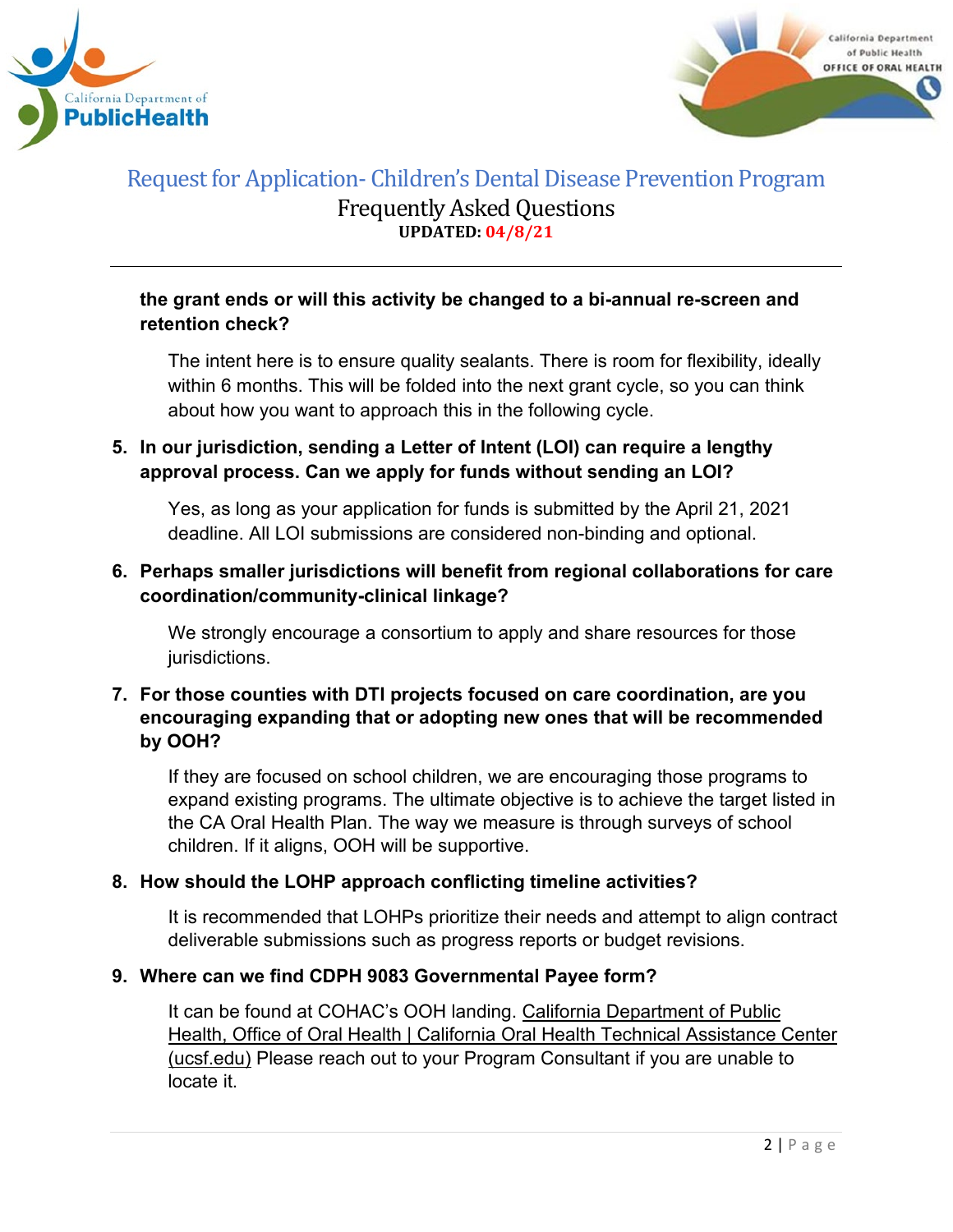



# **10. Is a Program Plan a required application document?**

No, the Program Plan is due at a later point in time. Please see Document A checklist for all required application documents. Other reporting deadlines including Program Plan submission can be found in Exhibit A SOW and **Deliverables** 

#### **11. Is the Board of Supervisors approval is needed and if so, is it required before the submission of the RFA application or after? (NEW)**

The Board approval process may be different from one jurisdiction to the next. For example, some jurisdictions may not require Board approval after the application process. Following the approval of their application, we will issue them contract amendment documents. At this stage they may require Board approval to execute the final contract amendment and receive funds. Other jurisdictions could potentially require Board approval for signature authority on application documents such as the Letter of Intent or Governmental Payee Form. If you are experiencing any challenges with Board approval, please contact your Program Consultant as soon as possible.

# **12.What would the application process look like if counties apply as a consortium? (NEW)**

Jurisdictions are encouraged to apply with other counties as a consortium. To apply as a consortium, a lead jurisdiction would need to be appointed that would be receiving the funding. Each LOHP would still be applying for the funding amount that corresponds with their LHJ tier. Each budget would still be required to outline all line items. Both counties are submitting a budget for funding they can receive. Both budgets may look the same in terms of line item costs, but the funding amount will be different. We recommend that jurisdictions applying as a consortium develop a written agreement or MOU. Please contact us if you need assistance in applying for funds as a consortium.

#### **13.Is there a specific number of deliverables that we need to choose? Do we choose all or are some optional? (NEW)**

This is dependent on which funding component the LOHP is applying for. If you are applying for component one, you will select all the deliverables for 6.4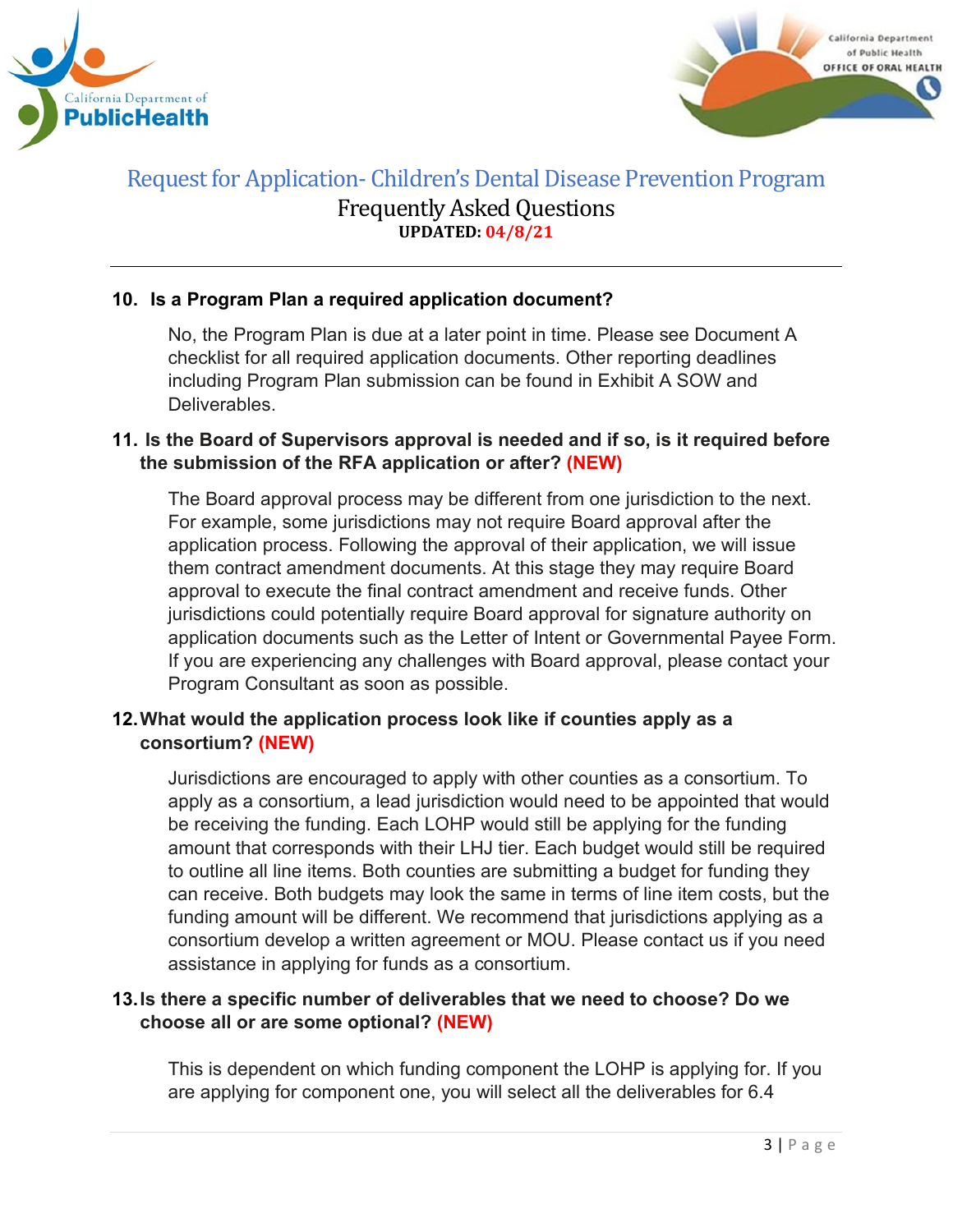



Objectives. And if you are applying for component two, then you will select all deliverables for the 6.5 Objectives. If you are applying for both components, then you will be selecting all the components listed.

#### **14.For Deliverable 5.3- Would a letter of support be sufficient? Since there is not much time to get MOU's from all partners. (NEW)**

The MOUs do not need to be completed at this moment. There will be additional information and webinars provided by CDPH this summer regarding MOUs which will lead to planning opportunities this fall.

# **15. With the SOW/Deliverables page, we do not need to change/alter the text and can submit this form as is with the selected deliverables checked or do, we need to additional text/change the text to this document? (NEW)**

For the application process, simply selecting the deliverables by checking the box will be sufficient.

# **16. Does document F relate to the current prop 56 work plan and present in the progress report? (NEW)**

A good way to think about document F is as a cheat sheet. This is a required document for the application package that is due on April 21, 2021. Once applications are received and funding is awarded, you will receive the amendment documents that will be ready for jurisdiction signature. However, we are since we are approaching the end of the first five-year grant cycle, work processes wouldn't be changed for very long before the start of the next five-year grant cycle.

# **17. For Deliverable 4.4 Number of collaborative partnerships established (e.g. WIC programs, Early Head/Head Start, preschools, and the Children's Health and Disability Prevention (CHDP)- can you explain the role of these collaborative partnerships for care coordination? (NEW)**

We want to build partnerships to support community care and linkage services. We understand that building these collaborative partnerships may take time and this deliverable is in place to begin the process of identification of local programs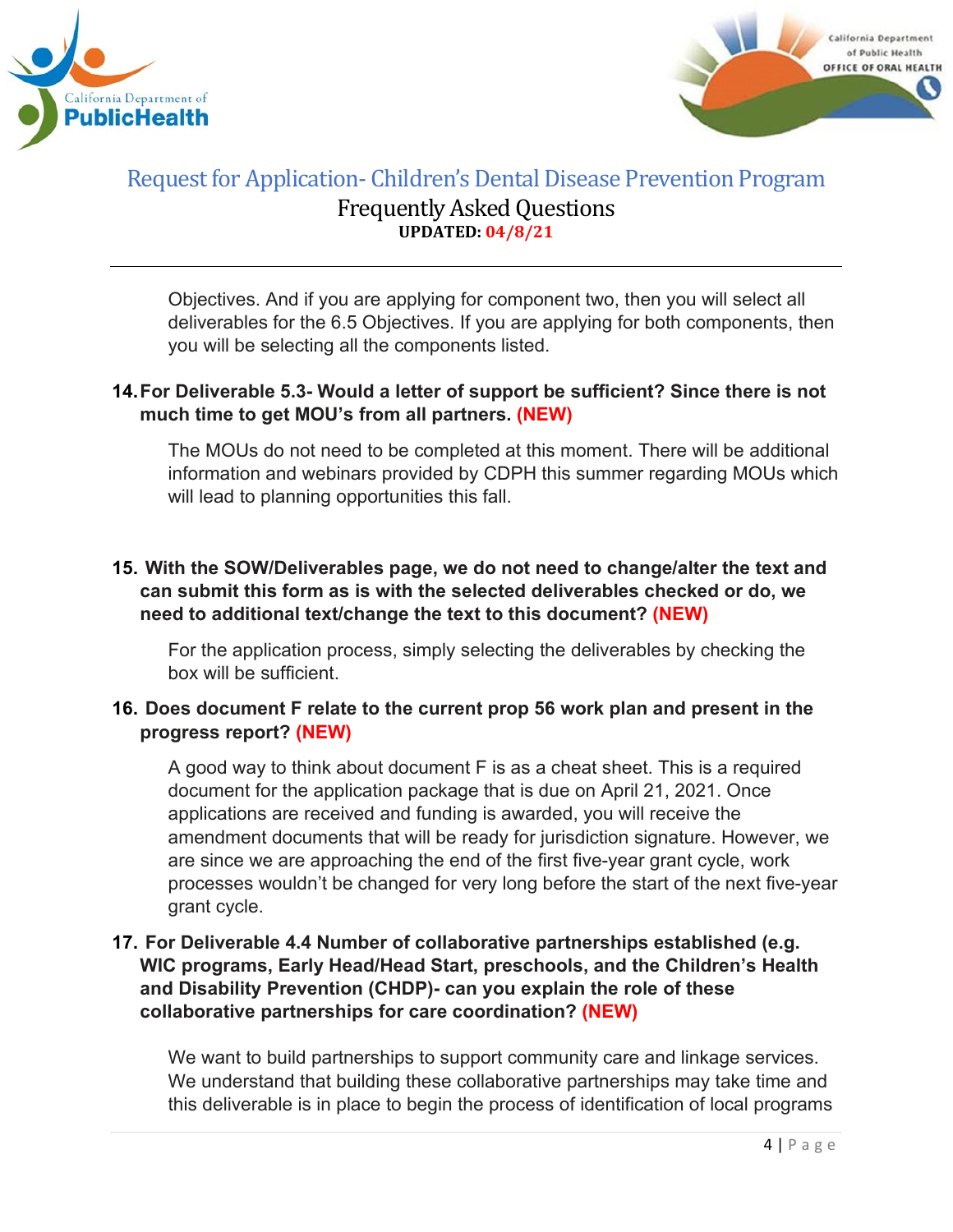



who could be beneficial in supporting these efforts in the short, medium, and long term. CDPH will be providing more support and more information about building partnerships in the coming weeks.

# **18.Do we have option to opt out of deliverables even if we are selecting the component? (NEW)**

CDPH would like to see all the deliverables selected

# **19.Will this opportunity be available again for sites that do not apply at this time? (NEW)**

No, this is a one-time funding opportunity. This is an opportunity for jurisdictions to get started on this work and continuing it through the next five-year grant cycle.

# **20.It looks like the initial evaluation/ data will need to be submitted by June 30, 2022. Will there be any other evaluation/data collection dates afterwards in FY 2022-2023? (NEW)**

This would fall into the next new grant cycle for those evaluation items to be continued.

# **21.Could you confirm if we need to submit "Document C" by 4/21? "Document C" is not listed as one of the five application contents due on the checklist. If not, where can I find the FY21/22 revised budget form? (NEW)**

Yes, this document is required with the initial application package and a copy of this form can be found on the COHTAC website.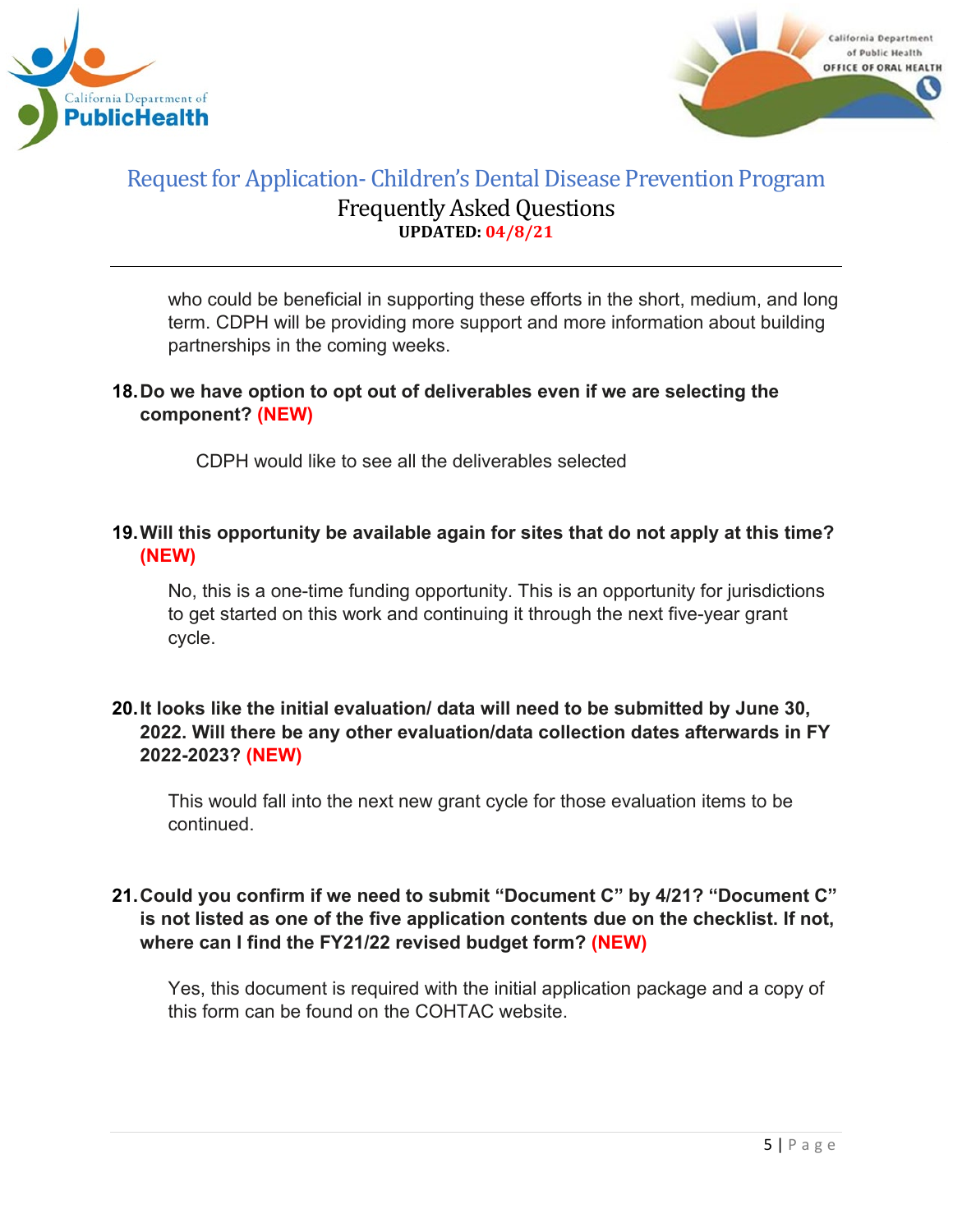



# <span id="page-5-0"></span>Funding, Billing, and Budget

# **1. What is a funding amendment?**

A funding amendment is a new, one-time funding opportunity available to LOHPs to support the creation and expansion of community-clinical linkages to promote oral health. The FY 21/22 budget will be amended to add the new funding.

#### **2. Will this be added as a part of the current Prop 56 budget and as a part of a line item?**

For the LOHPs to accept the funding award, part of that process would be submitting a revision for the FY 21/22 Prop 56 budget, as well as the current workplan. There is a new numbering convention for the new objective activities. They are similar but more robust to track the progress of these activities.

# **3. Will all the LOHPs be notified if the ceiling funding is raised?**

LOHPs applying for the funding will be notified as soon as possible, if there is an increase in available funding.

# **4. Are LOHPs allowed to apply for both funding components?**

Yes, jurisdictions can apply for both funding components.

#### **5. Can LOHPs apply for only one funding component?**

Yes, jurisdictions may apply for only one funding component if that fits the needs of their program.

#### **6. Is the funding allocation the total amount for both components?**

Yes, the funding allocation is for both components. However, the total amount can be used for one or both components. LOHPs may narrow down which component you want if the funding pool is limited. LOHPs also need to consider if there will be adequate resources to provide clinical services at all the identified schools. Another important consideration is to prioritize clinical (sealants) or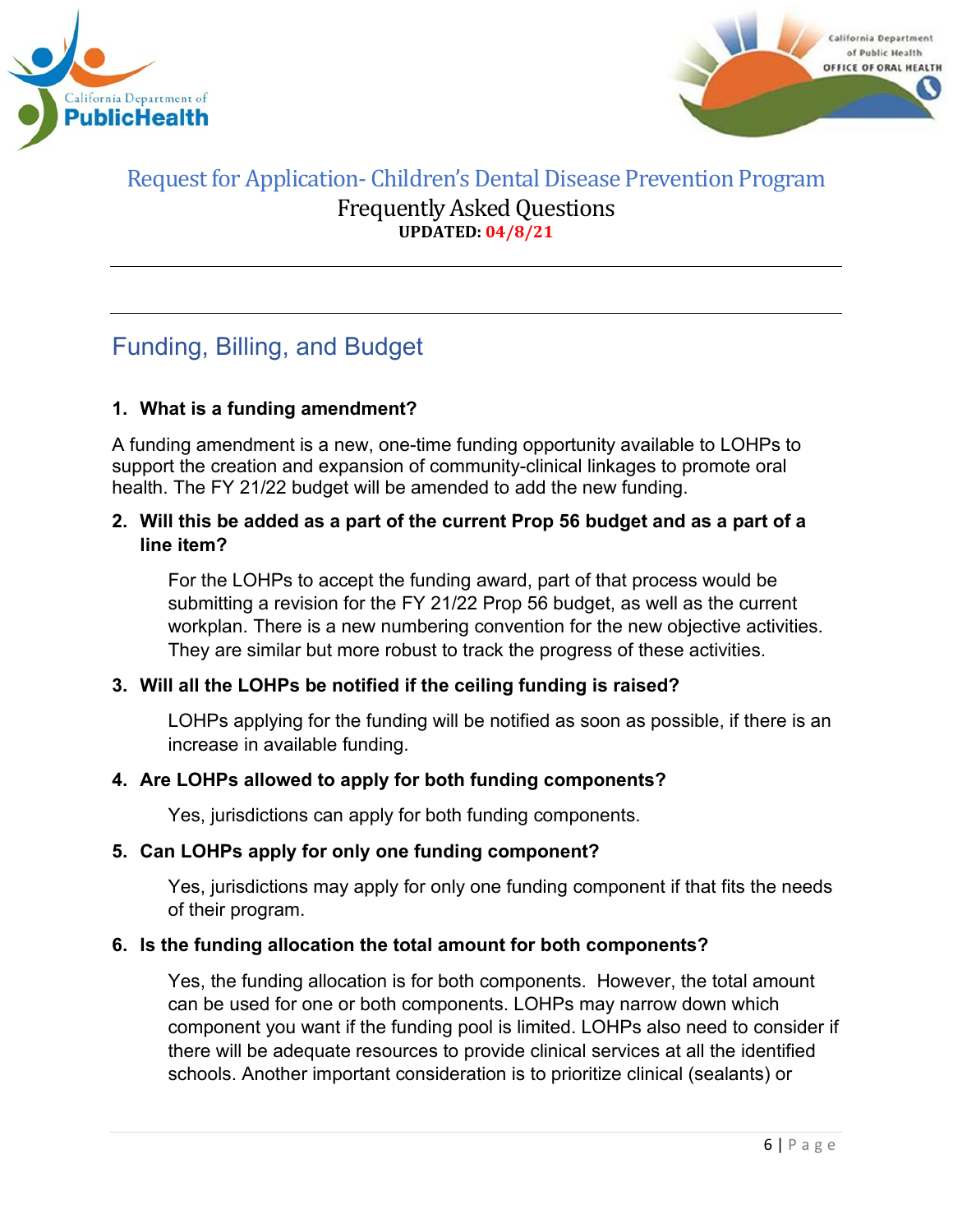



school linked programs to reach large populations. Spend time planning the best method for the available funding.

#### **7. Will this amendment allow for advance billing due to the limited time frame?**

No, advanced billing is not available.

# **8. If we are partnered with contractors who already use referral systems, can we still apply for this funding?**

You may want to consider applying for a license to work with them on their system.

#### **9. Would the grant cover the salary of care coordinators?**

No, this is a one-time funding amendment. It's not a sustainable funding stream for budgeting ongoing staff. The funding may be used only for purchases to support community-clinical linkages and will not cover salaries or the cost of providing care.

# **10.Can funds be used to cover the costs of a vehicle for mobile delivery of preventive dental services?**

No, unfortunately these funds will not cover the costs of purchasing a vehicle. However, they can be used to procure software and/or equipment support in already existing mobile programs that focus on providing preventive dental services to children.

# **11.Can these purchases be used to support the expansion of services to include older children such as junior high or high school ages?**

No, younger school-aged children should still be considered the priority age demographic. Perhaps consider focusing services on other underserved populations such as children with disabilities.

# **12.Can applicants apply for Component 1 without purchasing care coordination and referral software?**

No, care coordination and referral software are an essential component in Component 1 with the intended purpose of supporting community-clinical linkages through school-based/school-linked preventive dental services. We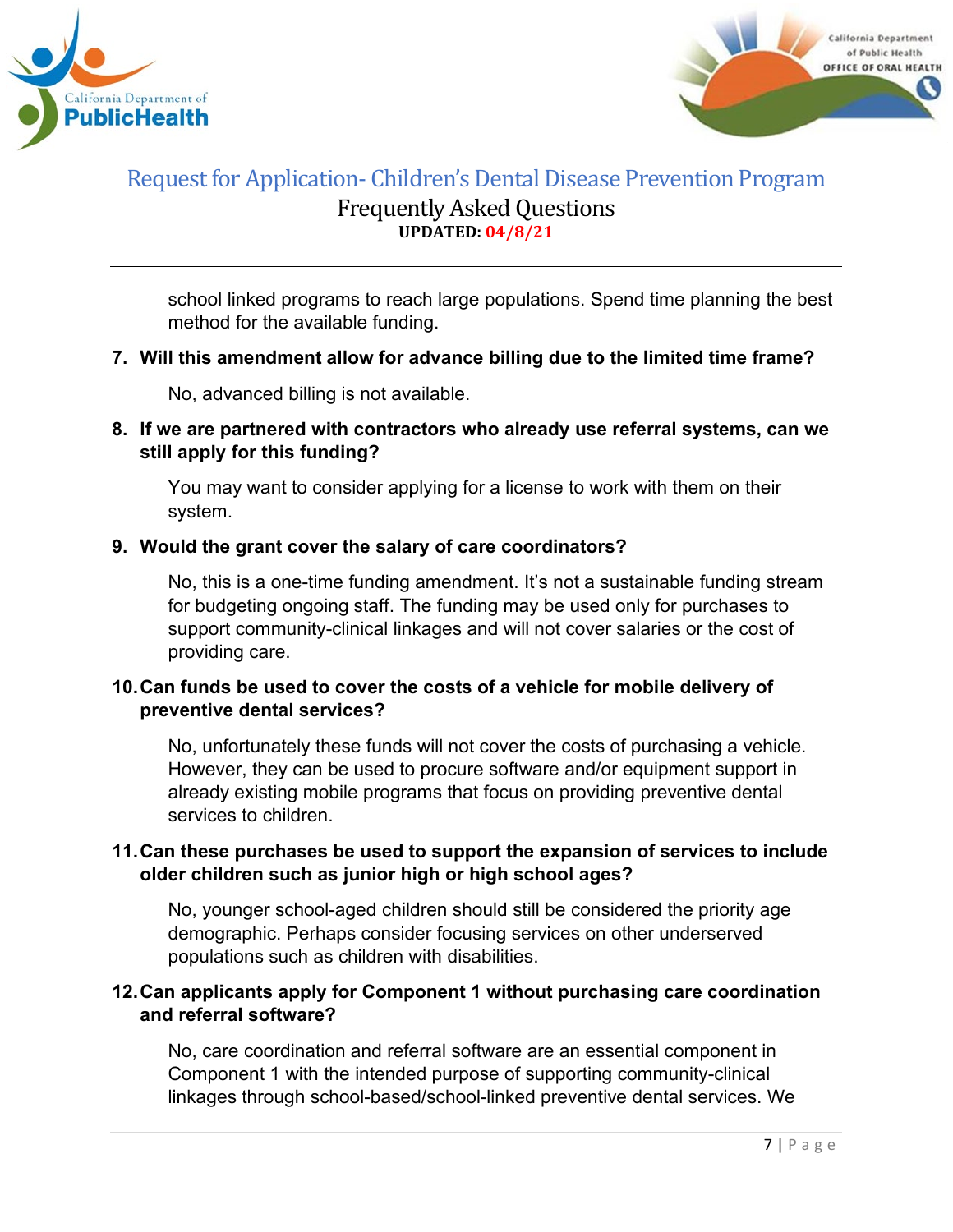



encourage LOHPs to consider combining applications with contiguous jurisdictions to leverage resources, skills, funding, and expertise.

#### **13.Will a budget revision be due with the application submission, or will it be due when amendments are executed?**

Budget revisions will need to be submitted with the application. Initial budget revisions shall be considered tentative estimates and may be revised as pricing and purchasing decisions are finalized. OOH will work with LOHPs throughout the planning and implementation process to guide purchasing decisions and finalize budgets.

# **14.Can the funding be utilized to purchase equipment that can be used to apply dental sealants and other materials? Are these funds allowed to be used to purchase the dental sealants themselves or fluoride varnish (FV) treatments?**

Initial operating costs are allowable but not sustainable. Once partners and providers begin billing and generating review, they should be able to purchase those sealants and FV treatments. In the initial stages, we can support those kinds of expenditures.

#### **15.There are multiple rules and guidelines around certain Public Health FQHC services being conducted offsite. Will CDPH be able to help navigate communicating with multiple outside providers and the services they can bill for?**

Regarding FQHC billing for services rendered in schools, there are various rules and guidelines that must be taken into consideration. There have been some significant changes made since 2017 that affect how FQHCs bill for services rendered in intermittent clinic sites. An FQHC can establish an intermittent clinic site. Services will be subjected to the rate review and adjustment. Therefore, FQHCs may not opt for this. Use this [link to the CPCA website](https://www.cpca.org/CPCA/Health_Center_Resources/Operations/Licensing_Certification_OSHPD_3/CPCA/HEALTH_CENTER_RESOURCES/Operations/Licensing___Certification_OSHPD_3.aspx?hkey=e213a1f9-e91c-4d07-bd87-f32c31a5f75c#:%7E:text=Intermittent%3A%20A%20clinic%20that%20is,than%2040%20hours%20a%20week) that shows the steps that need to be undertaken.

#### **16.How much or what percentage should we budget for software, hardware, network, and trainings?**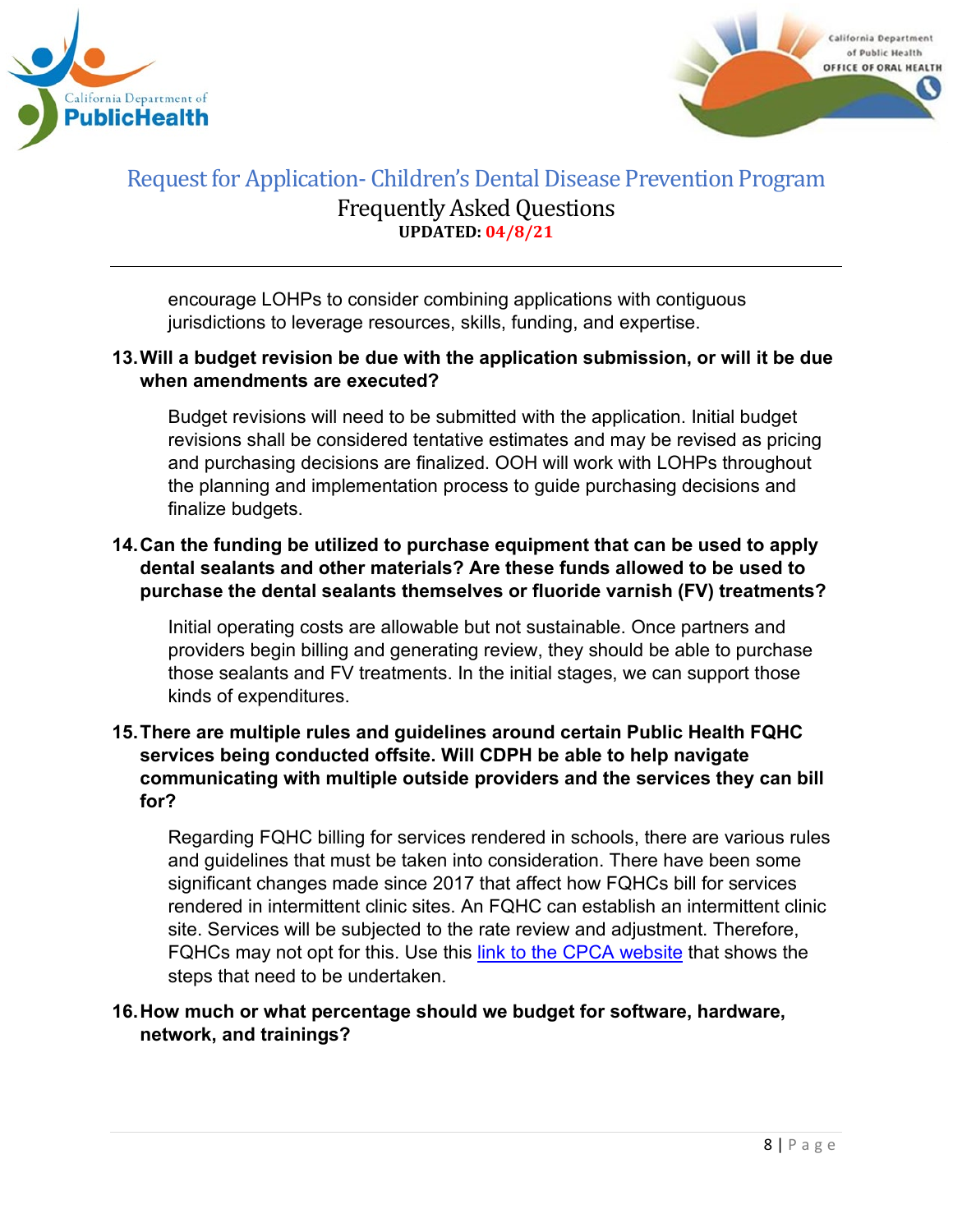



Identify the hardware costs first and then OOH can work with each jurisdiction on options. Initial operating costs are allowable but LOHPs must develop plans for sustainability.

#### **17.How will questions and matters about billing be addressed throughout the duration of this project?**

OOH will be available to support LOHPs with billing questions.

#### **18.Does the budget revision need to be completed at the time of application submission?**

The budget revision needs to be completed and submitted with the application materials by the April 21, 2021 deadline. However, there will be an opportunity to revise the budget for this funding only after submission.

#### **19.Can funding for software and a referral system be used in schools and with CHDP?**

Yes. We want you to collaborate with CHDP and other local programs.

#### **20.Will the proposed contract amendment include any successful equipment grants and the new 5-year grant cycle?**

The proposed contract amendment will be separate. The equipment grant is for this cycle, and we will have a new RFA for the next cycle.

# **21.Could the grant funding be leveraged to cover the salary of care coordinators? (NEW)**

Yes, provided the salary support for the position is based on other sources of funding. The applicant should be aware that this is one-time funding and the continuation of the support for this position should be planned.

#### **22.Notice of funding will be 5/30 and it is requested that we have board of supervisors of support approval by 6/30-if that is not possible can we request an extension? (NEW)**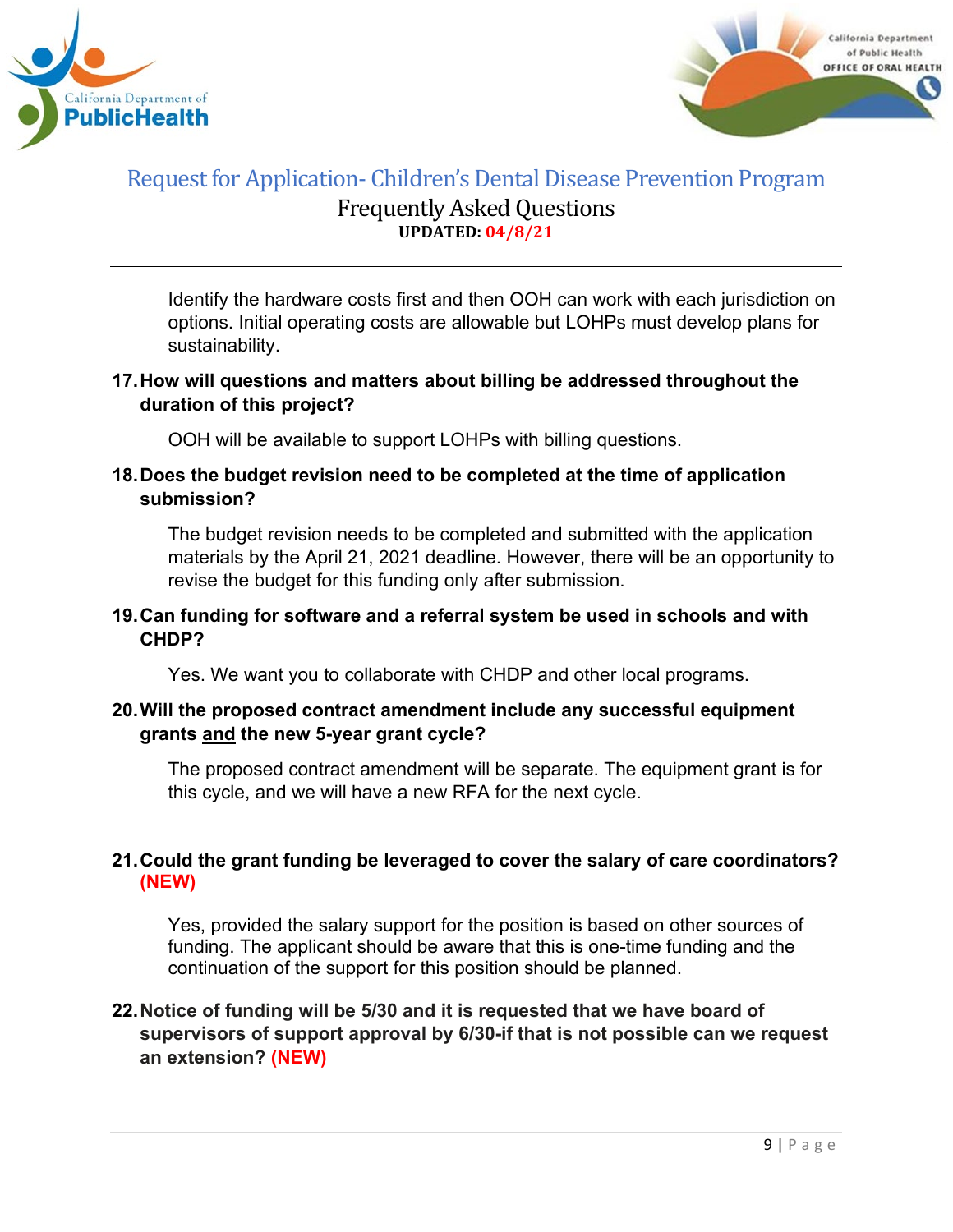



CDPH will work with all applicants who request an extension for those who need approval from their board.

# **23.Could we refuse the awarded amount at the time the amendments are sent? Just the worst-case scenario if partnerships fall through from now until September? (NEW)**

We acknowledge that some of these partnerships could potentially fall through between now and when the amendment is administered. CDPH can attempt to work with jurisdictions to potentially repurpose that money but approval would need to be obtained to change the original plan. It is also important to note the money would not move forward until the next grant period.

# **24.If we have a contractor in place to support the activities, can we put them in the budget? The current budget template does not include a sub-contractor. (NEW)**

Yes, if you are already contracting with someone you can add that into the template.

# **25.When do you anticipate announcing if there will be additional funding for LOHJs who apply? We must have the actual number prior to board approval. (NEW)**

We hope to determine this by May 1, 2021 or a later date so we would know which jurisdictions qualify for the additional funding.

# **26. Should we show all in-kind support at the budget? (NEW)**

We would like to see any in-kind in the budget as well as the justification.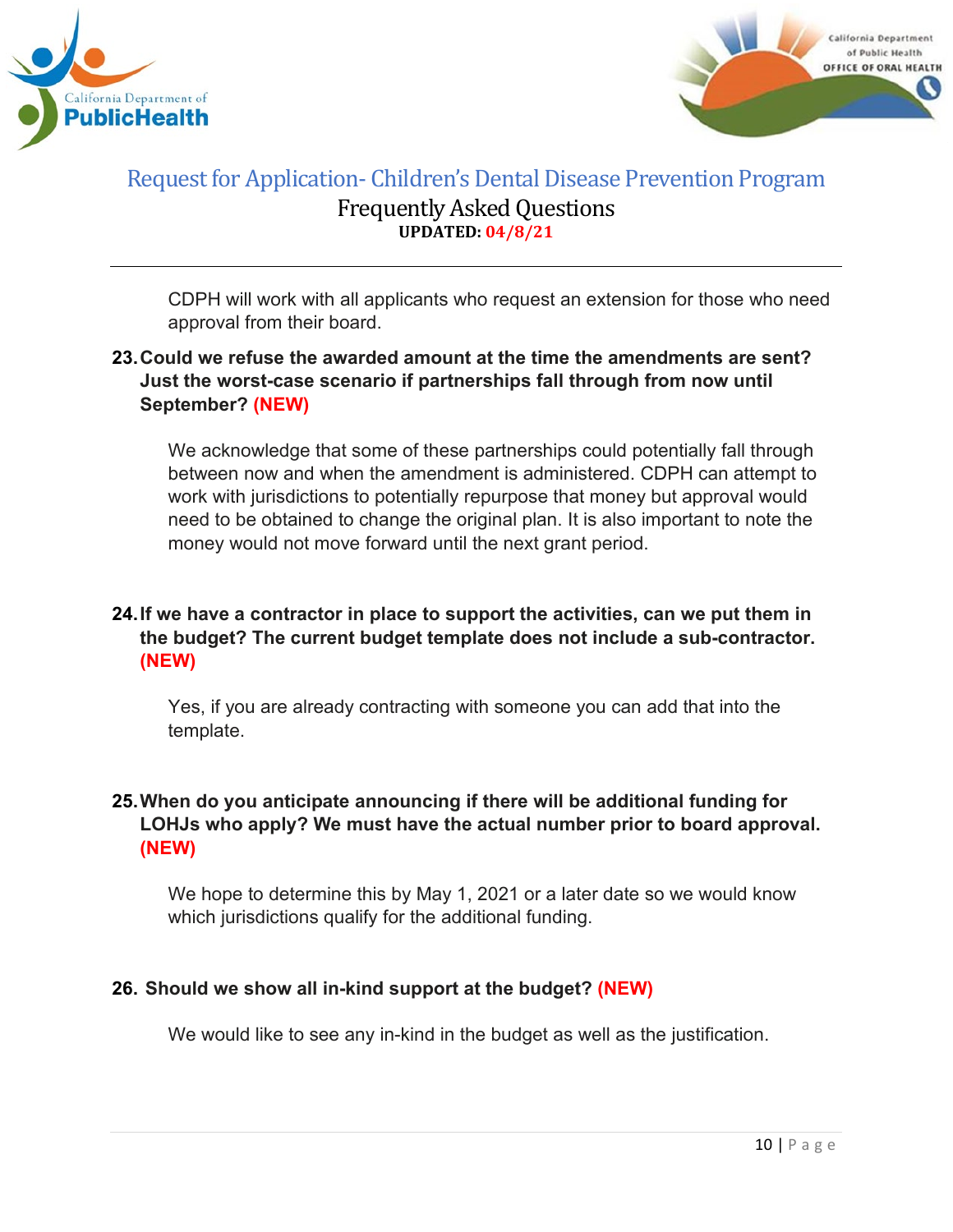



#### **27.If we do want to add staff, do we show this on the budget through our cost savings from this year? Then the one-time funding source would show software purchasing and budget savings would show staff? (NEW)**

We do not require you to revise your budget for this purpose. We are only requiring you to list and justify the funding for equipment or software purchases. Since this is a one-time funding opportunity, you must consider the end of the grant period and sustainability measures.

# **28.Without hiring new staff, can we allocate funds to contracting out? Hygienists for instance? (NEW)**

This funding is not intended to be utilized to cover the cost of dental services.

# <span id="page-10-0"></span>Component One (Referral Management/Care Coordination System)

# **1. Will CDPH provide a list of software's to choose from?**

OOH will assist in the identification of appropriate hardware and software for referral management.

# **2. Will the LOHPs have to develop software?**

No, OOH recommends that LOHPs procure software as a service from established vendors. OOH will provide support for software purchases and planning.

#### **3. Can you tell us the names of the software vendors, as we will need to know their costs to build our budgets correctly?**

We'll be flexible. Submit a dollar amount and we'll work with you on the details and specifics. OOH will provide you with an estimate when you are ready to build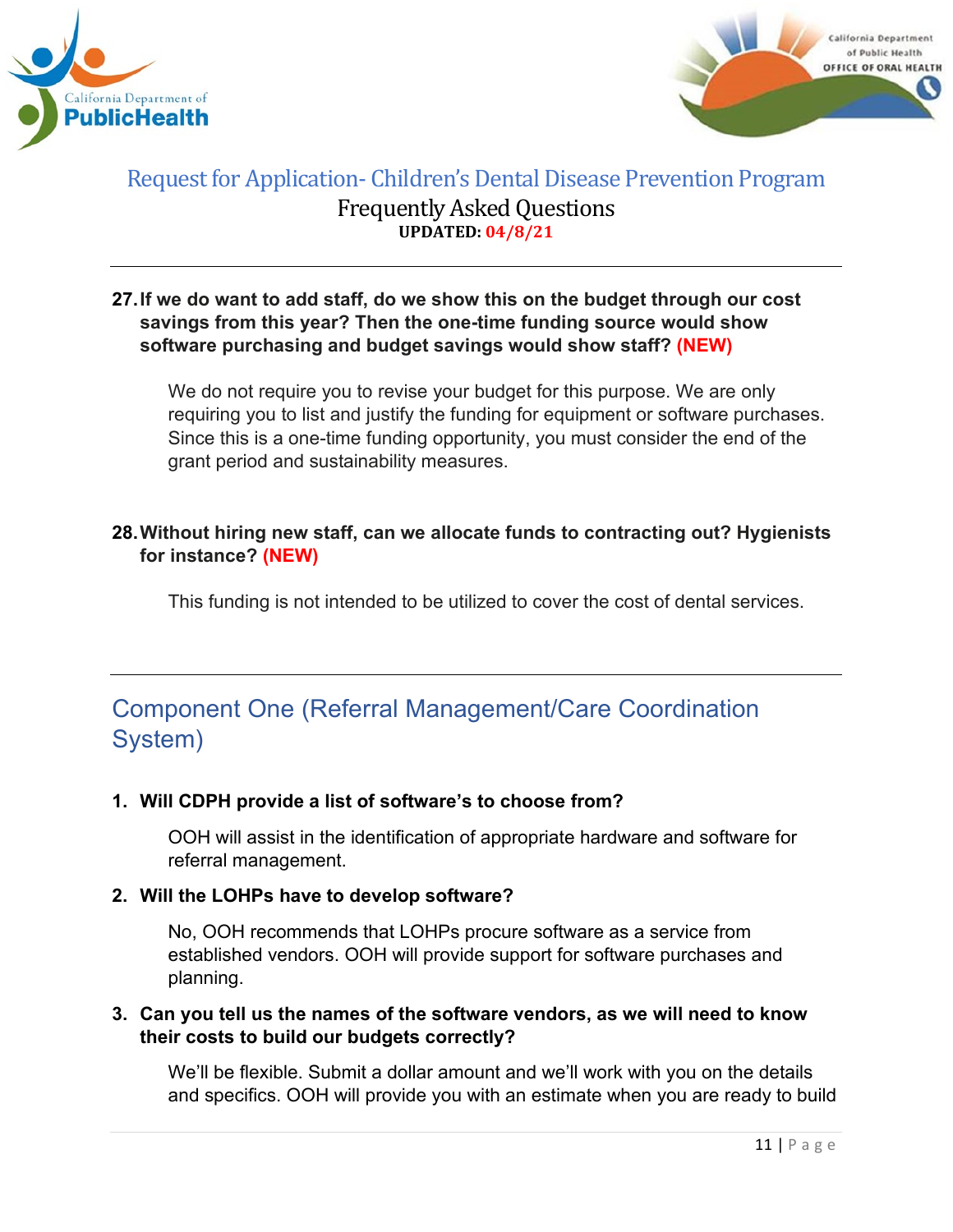



a budget. One way to approach this is to first identify the hardware costs. You should have an easier time with pricing of allowable expenses.

#### **4. Will you provide a list of software programs that we could use or consider, and how much percentage we should budget?**

We will work with the LOHPs to figure out the percentage for the hardware, software, and the network trainings. This is still a work in progress. Please submit a dollar amount and we will revise it later.

# **5. Could the referral software be used in our LOHP to track referrals made during fluoride varnish clinics and events? Or does it have to be a "sealant" program?**

Anything that is considered a school-based/school-linked preventive dental service could utilize this software. The primary goal is that the software will support community-clinical linkages and help ensure children are referred to care for preventive services that are provided in the community., Using the software to make referrals from screening events would be an appropriate use.

# **6. Is this electronic referral system being integrated and owned by the schools? And the referrals will be sent from the schools to the LOHP to refer out to dental providers?**

No. It links providers working in schools to providers in the community. Sending notes home with children about cavities and needed appointments is not effective. We want to enhance communications with families and dental providers. They should be able to see a referral, accept it, or forward a referral to a specialist. The program should be able to track referrals using dashboards; many software packages create dashboards. If a school nurse is doing the screening, the school can also refer directly to dental providers. LOHPs will have to recruit dental providers to be part of the referral list and help the schools learn the system.

# **7. We are contracted with an FQHC for objective 6 activities. They have VDH systems already. Would the linked program software need to be separate?**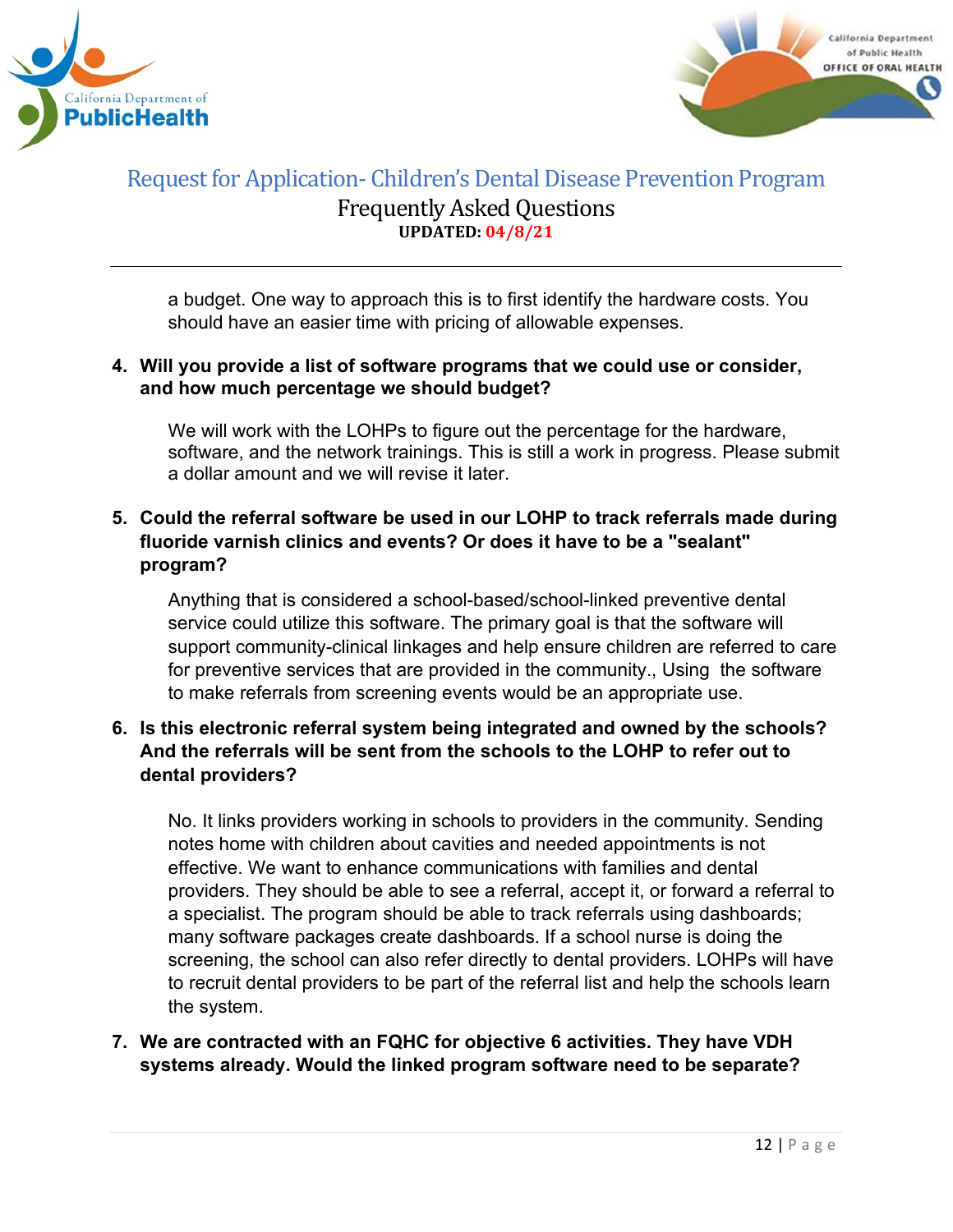



No, it doesn't have to be separate. If you already have one that is working, that's fine.

# **8. Are you anticipating the electronic platform Dr. Kumar mentioned to be developed statewide or county by county so that it might sync with whatever EHRs the major dental providers use in each county?**

We are planning to select one or two referral management systems. The EHR/EDR integration is a huge challenge because each office system will need individual, ongoing TA. It is better if it resides outside the EHR for now.

# **9. Will LOHPs be provided with a list of approved software purchases prior to the application deadline?**

We will not be providing a list of approved software purchases prior to the funding award. We'll be providing TA and webinars for software purchases after funding has been awarded to assist LOHPs with purchasing. This should be in the early fall 2021.

# **10.Can you describe your expectation for the "community-clinical linkages systems in school based/school linked programs? Is this just a system for providers to receive referrals? (NEW)**

Ideally, this funding will be used as a starting point. We want to see the loop closed when kids are being referred for treatment. We want to make sure kids are getting referred for treatment and getting the treatment that is needed. In the past, paper forms were utilized. We envision a process where kids will have a dental home, we can see the referral being sent, processed, parents notified, and treatment being completed. This is so we can develop big picture idea of the care taking place in these programs. We want each jurisdiction to begin to build a program that can address the needs of their community.

# **11. If our program chooses to apply the 25k amended funds towards a referral management/ school linked component, even though we have a school based program already in place, then do we write an overview, staffing, community partner, and sustainability plan just for that? (NEW)**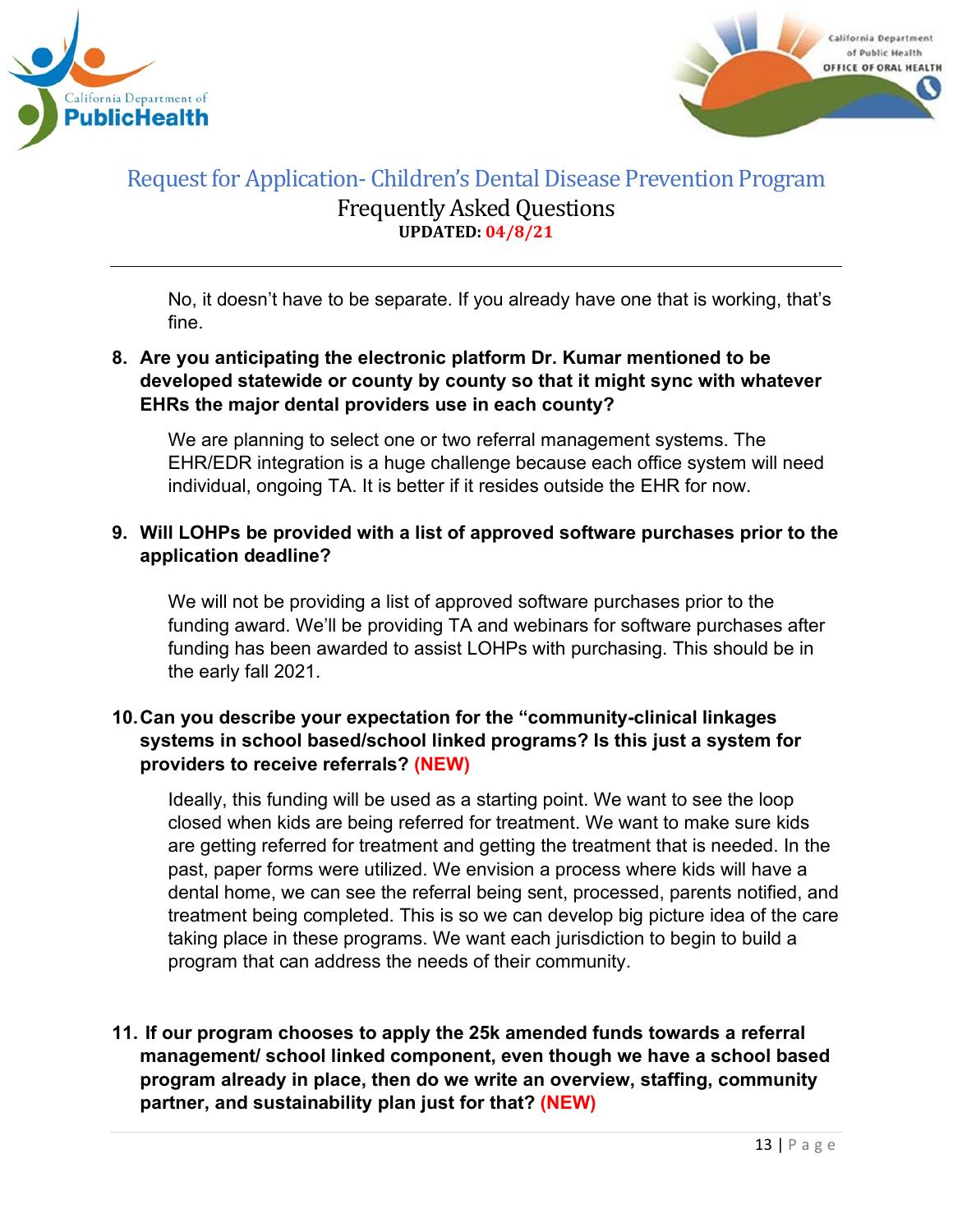



The program plan template will be due later and not with the initial application packet. However, when you are detailing that information in the narratives, if some of the current activities or partnerships are already taking place and are outlined in your current sustainability plan and apply to this new funding component, then you will want to include that information in your application.

#### **12.Is the LOHP or the dental clinic partner responsible for annual licensing fees for software purchased by the supplemental grant (if any apply)? (NEW)**

For those of you who are planning on procuring software licenses for funding component one, then that would be a cost that would need to be built into the budget.

# **13.How will the LHJ know the child was seen and care was received? Is it a automated reporting from the dentist office to the school or the LHJ? How will the desired software function? (NEW)**

This notification will vary based on which software system would be procured. But majority of them will generate data that will indicate a referral was successful.

# **14.Does the Office or Oral Health have a list referral software or EHR bridge software from schools to clinics? It's hard to buildout a budget and work plan if we don't have this or know if we need to create a system on our own. (NEW)**

CDPH is still in the process of solidifying a software or software list that we can present to the LOHJs. Our suggestion for the time being is to create an estimate of the software/equipment needed. What is leftover can be used as a holding line for software costs.

# **15.Does the software purchased by the grant have to also be used by the schools that host the school-based care? One of our dental partners is interested in**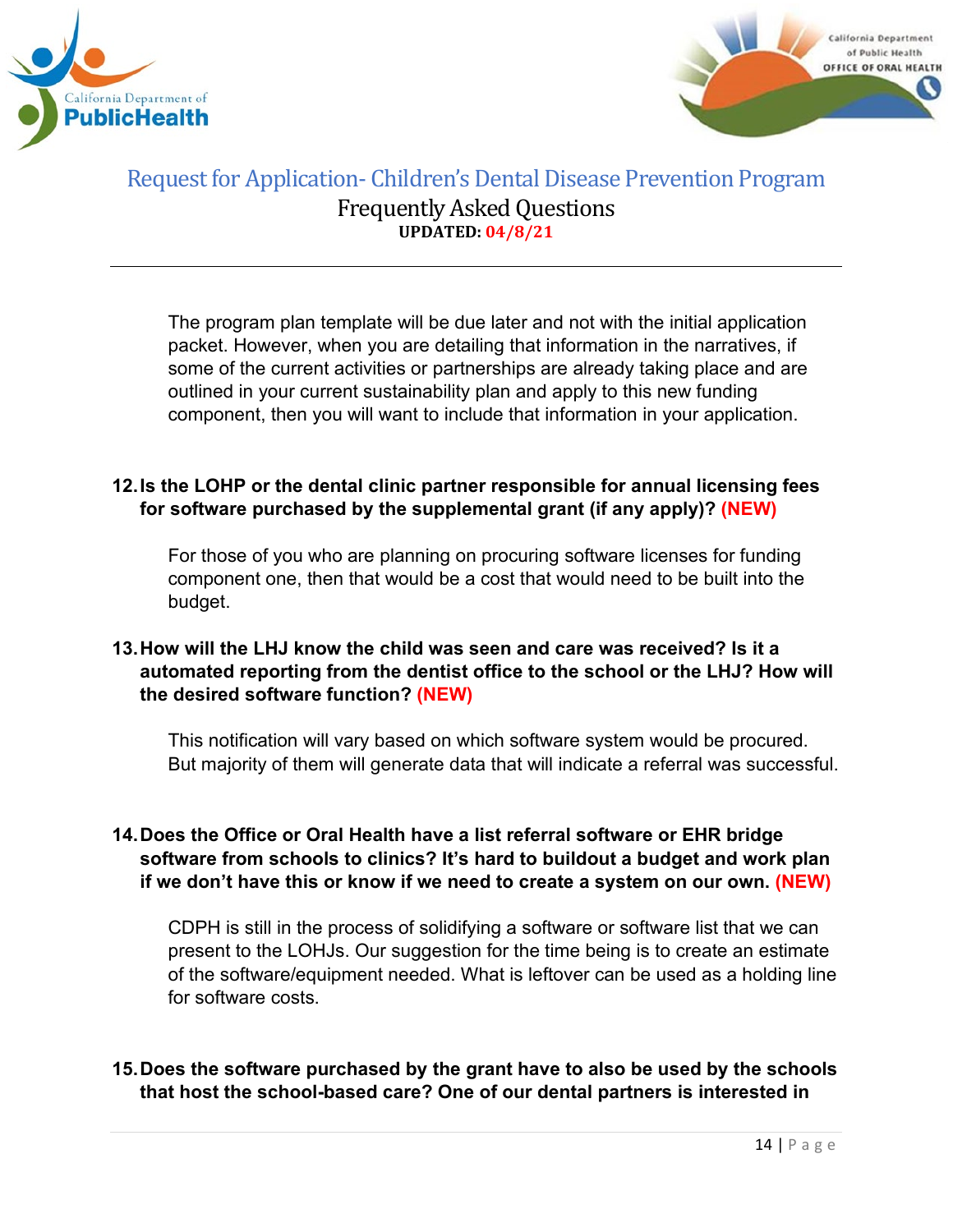



#### **software that they would use internally to support follow up care after seeing students at the school-based clinic. (NEW)**

We are hoping that the software utilized has a component that can manage all the referrals and potentially partners such as the dentists can have access to it as well.

# <span id="page-14-0"></span>Component Two (School based/linked Equipment)

**1. Is it possible to apply for equipment not listed in the RFA? I have a community partner that is trying to fund a mobile dental clinic and would match these OOH funds and is willing to enter into an MOU to provide the school-based screening, FV, sealant services and referral to dental home (FQHC, CHDP, etc.).**

Yes, if the equipment is for school-based care. It must be related to school dental programs. Please submit a proposal and we will work with you.

#### **2. What if my county already has an EMR the LOHP can use? Would it be possible to apply for only equipment?**

Yes, you can apply for the component that best serves your jurisdiction's needs.

# **3. If LOHP's own the dental equipment, do they loan it to the school or the organization they partner with?**

In terms of equipment, the LOHPs can begin by loaning their equipment to their partner providers/organizations. Once an agreement is developed, the equipment can be loaned to the provider/organization. This loan agreement will need to contain specific components, such as equipment usage for the end of term, continued usage for underserved communities, and a clause where equipment can be requested back for lack of performance. Please note, specific forms regarding this process will be made available to the LOHPs.